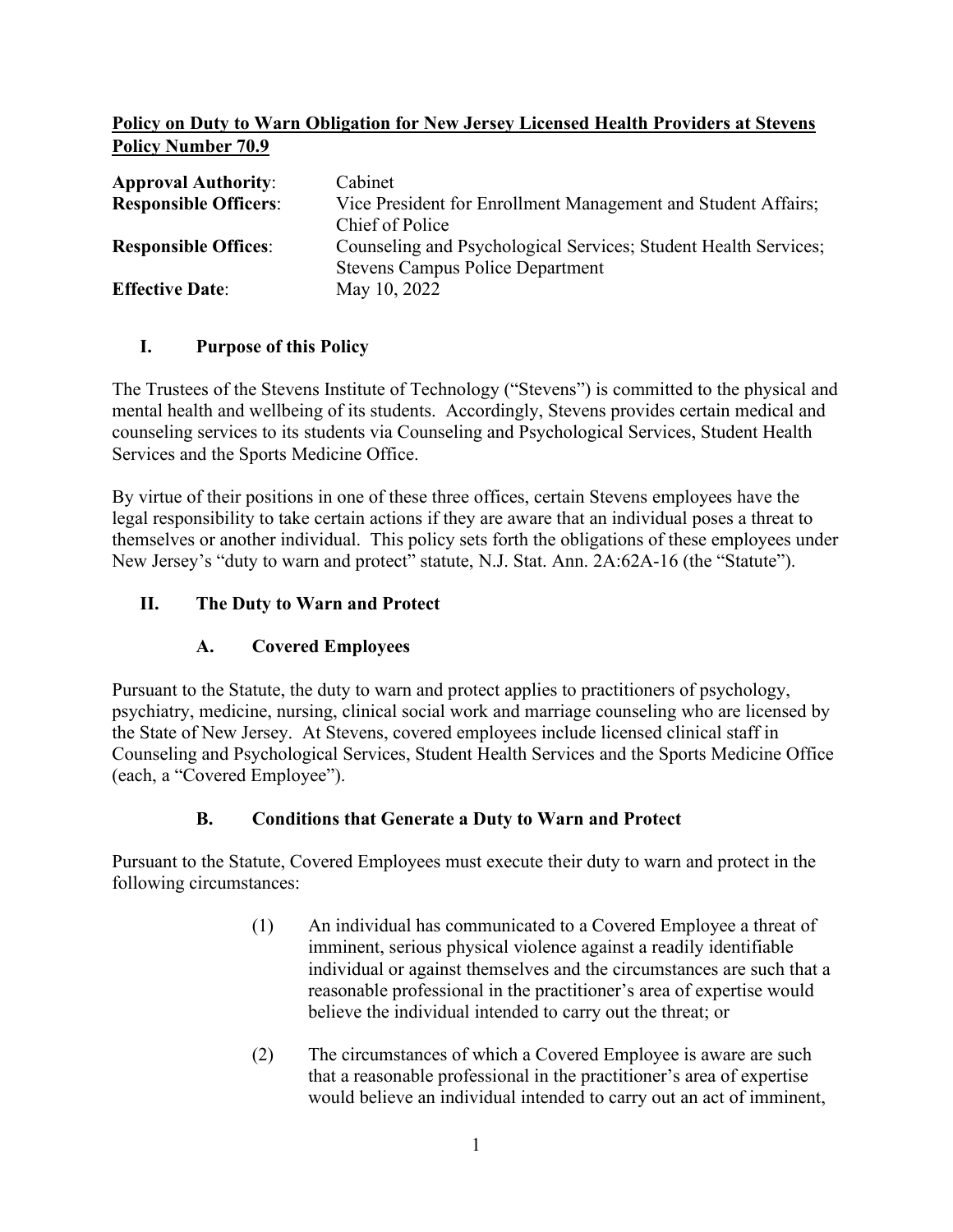serious physical violence against a readily identifiable individual or against themselves. $<sup>1</sup>$  $<sup>1</sup>$  $<sup>1</sup>$ </sup>

### **C. Acceptable Means of Satisfying the Duty to Warn and Protect**

Pursuant to the Statute, after evaluating the circumstances and determining whether a duty to warn and protect has arisen, a Covered Employee must satisfy their duty by taking one or more of the following actions:

- (1) Arranging for the individual to be admitted voluntarily to a psychiatric facility;
- (2) Initiating procedures for involuntary commitment of the individual to a psychiatric facility;
- (3) Advising appropriate law enforcement authorities of the individual's threat and the identity of the intended victim;
- (4) Warning the intended victim of the threat or, in the case of an intended victim who is under the age of 18, warning the parent or guardian of the intended victim; or
- (5) If the individual is under the age of 18 and threatens to commit suicide or bodily injury upon themselves, warning the parent or guardian of the individual. $2$

If a Covered Employee has questions concerning what action(s) to take when a duty to warn and protect arises, the Covered Employee may contact their supervisor, Stevens Campus Police or the Office of General Counsel.

Covered Employees must also take steps to maintain compliance with the Family Educational Rights and Privacy Act ("FERPA") by ensuring that a student's education records are not shared with third-parties without proper authorization unless such disclosure is expressly permitted under FERPA and Stevens' **Policy on Student Privacy Rights** ("FERPA Policy").<sup>[3](#page-1-2)</sup> Under FERPA and the FERPA Policy, a student's name, address, telephone number, email and photograph (among other items) constitute "directory information" and, accordingly, may be made available to the general public. Disciplinary records, health and counseling center records, student employment records, academic records and records kept by Stevens Campus Police for law enforcement purposes are "education records" and may only be disclosed without the student's consent when Stevens determines, for example, there is a health or safety emergency warranting disclosure or when ordered to do so by a judicial order or subpoena.

<span id="page-1-0"></span><sup>1</sup> N.J. Stat. Ann. 2A:62A-16.

<span id="page-1-1"></span><sup>2</sup> N.J. Stat. Ann. 2A:62A-16.

<span id="page-1-2"></span><sup>&</sup>lt;sup>3</sup> https://www.stevens.edu/sites/stevens\_edu/files/Student\_Privacy\_Rights\_%28FERPA%29\_Policy\_10.10.2018.pdf